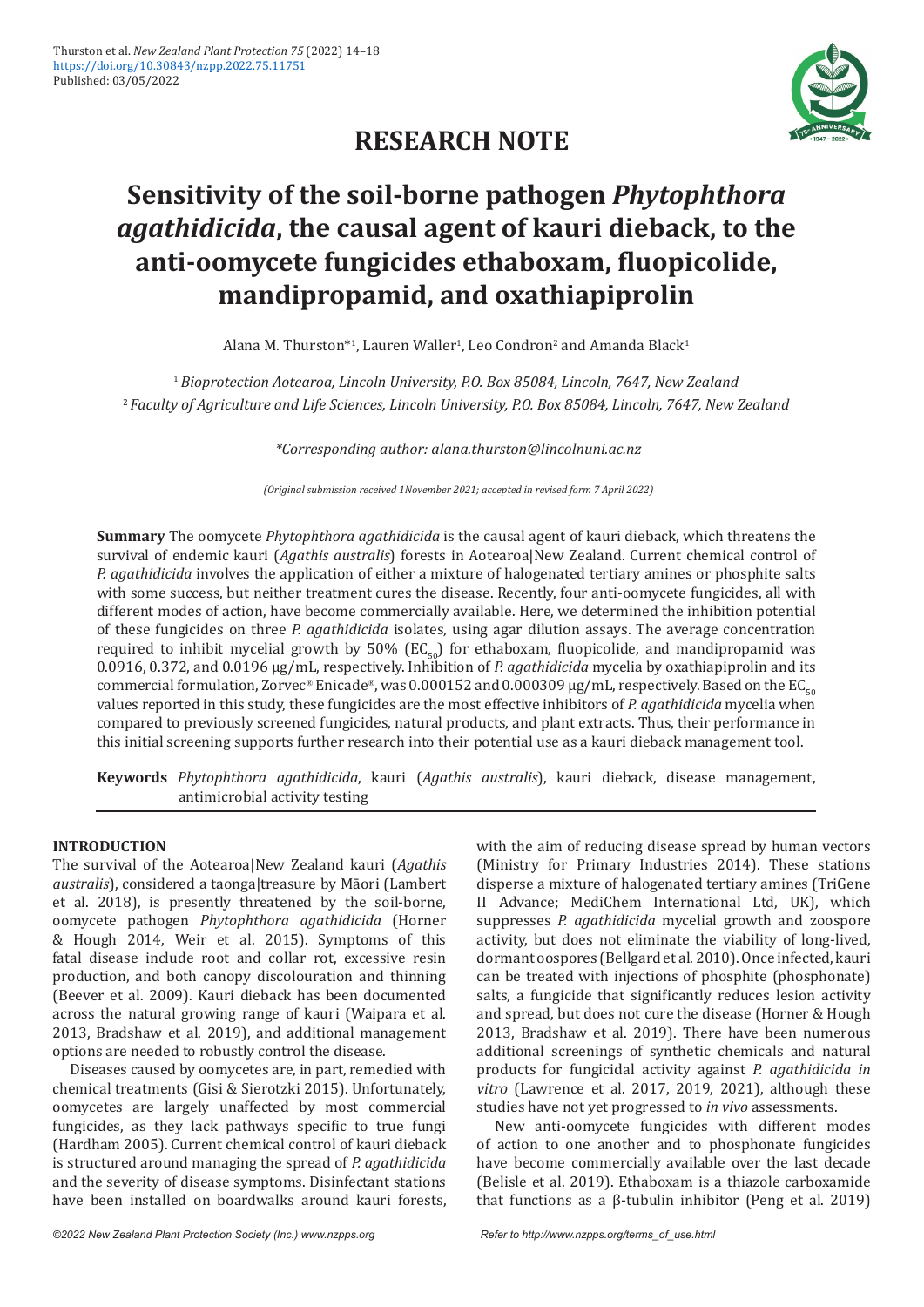and consequently disrupts cellular division (Uchida et al. 2005). Fluopicolide (an acylpicolide) also impedes cellular division but does so by delocalising spectrin-like proteins (Jiang et al. 2015). Mandipropamid is a mandelic acid amide that targets the cellulose pathway and consequently hinders cell-wall biosynthesis in *Phytophthora* species (Blum et al. 2010, Gisi & Sierotzki 2015). Oxathiapiprolin inhibits a novel oomycete target, an oxysterol binding protein (OSBP) (Pasteris et al. 2016).

The objective of this study was to assess the potential of these four fungicides to manage kauri dieback. Thus, the baseline sensitivity of *P. agathidicida* mycelia was determined for three isolates and compared to previously screened chemical inhibitors.

#### **MATERIALS AND METHODS**

#### **Isolates of** *P. agathidicida*

Three isolates of *P. agathidicida* were used in this study. Isolate NZFS 3770 was isolated from the Coromandel Peninsula in 2006 (Studholme et al. 2016) and was acquired from the culture collection at Scion (Rotorua, New Zealand). Isolates ICMP 18969 and 18970 were isolated from Waipoua, Northland in 2011 (Manaaki Whenua Landcare Research 2013) and were provided by Manaaki Whenua Landcare Research (Lincoln, New Zealand).

#### **Fungicides used**

Ethaboxam (Chem Service, Inc., N-14143-50MG), fluopicolide (Merck, 41132), mandipropamid (Merck, 32805), and oxathiapiprolin (Chem Service, Inc., N-14266- 10MG) were purchased as analytical standards. Zorvec® Enicade® (active ingredient 100 g/mL oxathiapiprolin) was provided by Corteva Agriscience™.

#### *In vitro* **fungicide sensitivity of** *P. agathidicida* **isolates**

The sensitivity of each *P. agathidicida* isolate to ethaboxam, fluopicolide, mandipropamid, and oxathiapiprolin was evaluated using an agar dilution assay. 20% clarified V8juice (cV8) agar (Ferguson & Jeffers 1999) was amended with eight, two-fold dilutions of each fungicide, which had been dissolved in acetone, to yield a final concentration ranging from  $1.56 \times 10^{-5}$  to 4 µg/mL. Control plates were set up by amending 20% cV8 agar with acetone to yield a final concentration of 0.5%. Three biological replicates were established for each isolate and concentration of fungicide. A 3.8 mm agar plug containing active (i.e., leading edge) *P. agathidicida* mycelia was transferred to the centre of the growth media on a Petri dish. Petri dishes were sealed with Parafilm and stored in the dark at 22°C. After four days, the diameter of the mycelial growth was measured at four, equidistant, points using digital callipers (ROK DC-162MA) to two decimal places. Growth measurements were adjusted by subtracting the diameter of the initial agar inoculum. Percent inhibition was calculated using the equation:  $(C_d)$  $-\int_{d}^{d}$  / C<sub>d</sub> × 100, where C<sub>d</sub> refers to the average diameter of the control and  $T_d$  refers to the average diameter of the treatment. The concentration required to inhibit mycelial growth by 50% ( $EC_{50}$ ) was estimated by log-transforming the concentrations and fitting the data with a non-linear regression using GraphPad Prism version 6.0 (Lawrence et al. 2017). The response of *P. agathidicida* isolates to different sources of oxathiapiprolin was analysed with a Two Sample t-test, which was performed on RStudio v1.1.463.

#### **RESULTS**

All isolates were highly sensitive to the anti-oomycete fungicides screened by this study (Table 1). The  $EC_{50}$  value ranges (average) were 0.0776–0.110 (0.0916), 0.318– 0.412 (0.372), 0.0182–0.0206 (0.0196), and 0.000130– 0.000169 (0.000152) µg/mL for ethaboxam, fluopicolide, mandipropamid, and oxathiapiprolin, respectively. The effect of fluopicolide on the growth of *P. agathidicida* mycelia at different concentrations is shown in Fig. 1. The  $EC_{50}$  value for the commercial formulation of oxathiapiprolin (Zorvec® Enicade®) differed from the analytical standard by a factor of approximately 2, with an average value of 0.000309 µg/mL.

**Table 1***In vitro* sensitivity average (95% confidence intervals) half maximal effective concentration (EC50) values for inhibition of mycelial growth of three *Phytophthora agathidicida* isolates using the anti-oomycete fungicides ethaboxam, fluopicolide, mandipropamid, and oxathiapiprolin.

| Fungicide                                |                         | $EC_{50}(\mu g/mL)$     |                         |
|------------------------------------------|-------------------------|-------------------------|-------------------------|
|                                          | <b>NZFS 3770</b>        | <b>ICMP 18969</b>       | <b>ICMP 18970</b>       |
| Ethaboxam                                | 0.0776                  | 0.0873                  | 0.110                   |
|                                          | $(0.0715 - 0.0840)$     | $(0.0787 - 0.0967)$     | $(0.0989 - 0.123)$      |
| Fluopicolide                             | 0.318                   | 0.412                   | 0.387                   |
|                                          | $(0.262 - 0.393)$       | $(0.343 - 0.514)$       | $(0.334 - 0.457)$       |
| Mandipropamid                            | 0.0200                  | 0.0182                  | 0.0206                  |
|                                          | $(0.0182 - 0.0220)$     | $(0.0160 - 0.0206)$     | $(0.0194 - 0.0219)$     |
| Oxathiapiprolin                          | 0.000130                | 0.000158                | 0.000169                |
|                                          | $(0.000125 - 0.000135)$ | $(0.000147 - 0.000170)$ | $(0.000158 - 0.000180)$ |
| Zorvec <sup>®</sup> Enicade <sup>®</sup> | 0.000314                | 0.000339                | 0.000273                |
|                                          | $(0.000290 - 0.000341)$ | $(0.000311 - 0.000370)$ | $(0.000244 - 0.000305)$ |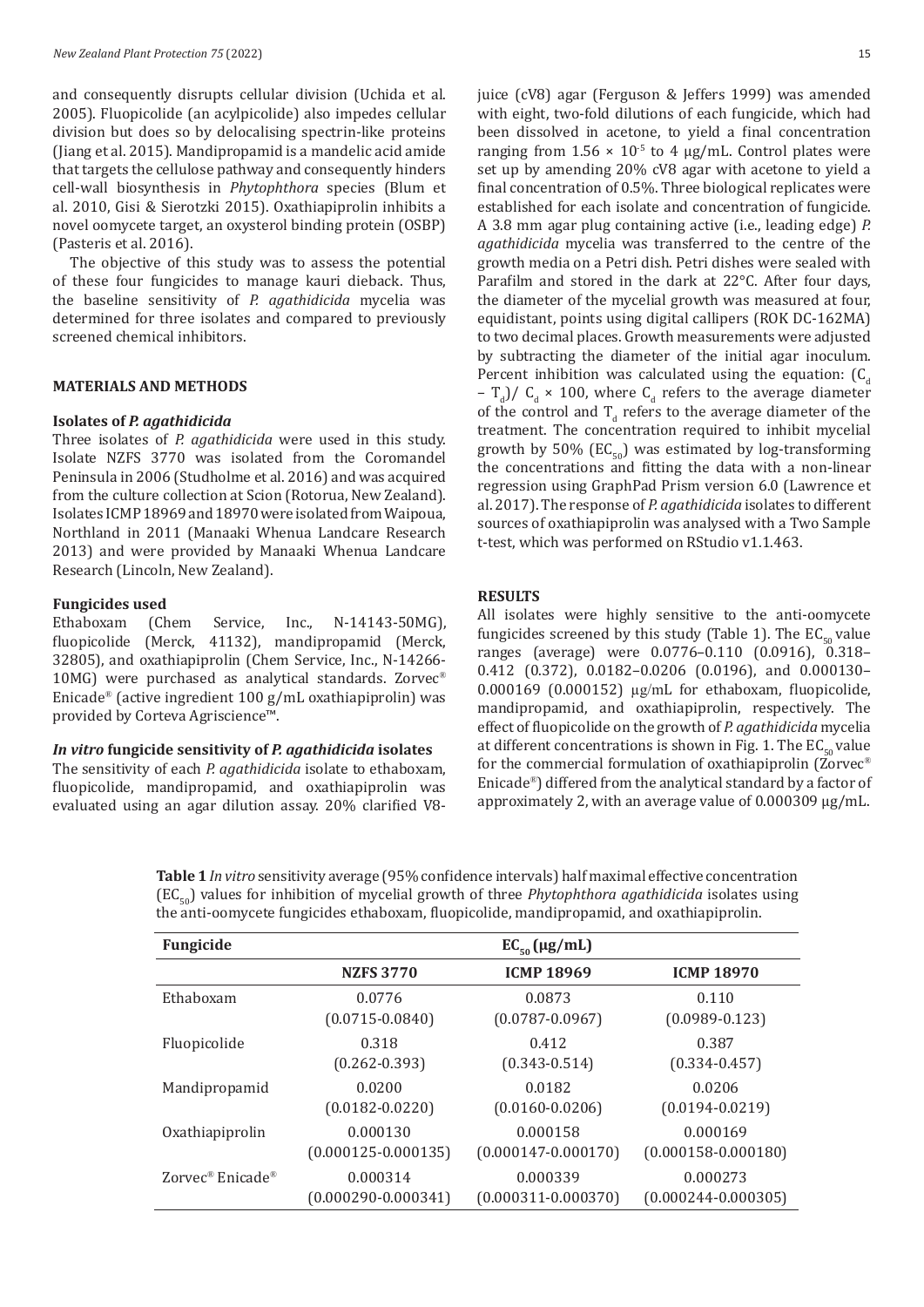

**Figure 1** Mycelial growth of *Phytophthora agathidicida* in the presence of increasing concentrations (µg/mL) of fluopicolide in an agar dilution assay.

### **DISCUSSION**

Kauri dieback is fatal to kauri of all ages and additional chemical management options are needed to reduce its spread and to control infection severity. This study sought to screen additional anti-oomycete fungicides, which have been successful in reducing disease incidence and severity in predominantly agricultural instances of *Phytophthora* spp. diseases (Zhang et al. 2005, Shin et al. 2010, Hao et al. 2019). The  $EC_{50}$  values reported here are consistent with those of other pathogenic *Phytophthora* species (Gray et al. 2018, Belisle et al. 2019). Furthermore, the  $EC_{50}$  value reported for oxathiapiprolin inhibition of *P. agathidicida* mycelial growth is in agreement with that from a recent study (Lacey et al. 2021).<br>The  $EC_{50}$  values

The  $EC_{50}$  values for ethaboxam, fluopicolide,<br>mandipropamid, and oxathiapiprolin inhibition of oxathiapiprolin inhibition *P. agathidicida* mycelial growth were lower than all previously screened synthetic chemicals and natural products (Horner & Hough 2013, Lawrence et al. 2017, 2019, 2021). The narrow  $EC_{50}$  value ranges reported here suggest that the baseline sensitivity of *P. agathidicida* is not noticeably different between isolates.

As has been widely found, *Phytophthora* pathogens appear to be most sensitive to oxathiapiprolin when compared with ethaboxam, fluopicolide, and mandipropamid (Qu et al. 2016, Gray et al. 2018, Belisle et al. 2019, Hao et al. 2019). A recent report of oxathiapiprolin activity against *P. agathidicida* zoospores and oospores found that this fungicide was also highly toxic to other *P. agathidicida* life cycle stages (Lacey et al. 2021). Thus, it would be pertinent to screen ethaboxam, fluopicolide, and mandipropamid against *P. agathidicida* spores to characterise differences in fungicide sensitivity across life cycle stages of this pathogen, which could inform potential application methods.

This study found slight, but significant (*P*=0.002), differences between the toxicity of oxathiapiprolin from different sources (an analytical standard grade and a commercial formula) to *P. agathidicida* mycelia. This result highlights the need to screen fungicides as commercial formulations, which would be the form most likely applied in an environmental setting. Ethaboxam (INTEGO®), fluopicolide (Presidio®, Adorn®, and Infinito®), and mandipropamid (Revus®) are also available as commercial formulations, however, there is limited availability of these products in Aotearoa|New Zealand.

The results of this study suggest that ethaboxam, fluopicolide, mandipropamid, and oxathiapiprolin should be further considered as chemical control options for *P. agathidicida*. However, additional steps must be taken to assess their suitability including:

- conducting *in vivo* glasshouse studies;
- determining environmental toxicity and non-target effects on other microbes;
- • assessing practical application methods for kauri;
- developing resistance-management schemes; and
- investigating potential synergism with currently applied chemical controls.

Additionally, the appropriateness of using these fungicides would need to be vetted by the indigenous communities who actively manage culturally significant kauri forests in accordance with their beliefs, values, and practices.

### **CONCLUSIONS**

This screening experiment found that ethaboxam, fluopicolide, mandipropamid, and oxathiapiprolin are highly toxic to *P. agathidicida* mycelia. These preliminary results suggest that these fungicides warrant further evaluation as additional chemical control options for kauri dieback.

#### **ACKNOWLEDGEMENTS**

This work was funded by the Bio-Protection Research Centre along with support from Te Papa Atawhai|Department of Conservation. Thanks to Bernard Harris from Corteva Agriscience<sup>™</sup> for providing us with Zorvec® Enicade®.

## **REFERENCES**

- Beever RE, Waipara NW, Ramsfield TD, Dick MA, Horner IJ 2009. Kauri (*Agathis australis*) Under Threat From *Phytophthora*? Phytophthoras in Forests and Natural Ecosystems: Proceedings of the Fourth Meeting of the International Union of Forest Research Organizations (IUFRO) Working Party S07.02.09: 74–85.
- Belisle RJ, Hao W, McKee B, Arpaia ML, Manosalva P, Adaskaveg JE 2019. New oomycota fungicides with activity against *Phytophthora cinnamomi* and their potential use for managing avocado root rot in California. Plant Disease 103: 2024–2032. [https://doi.](https://doi.org/10.1094/PDIS-09-18-1698-RE) [org/10.1094/PDIS-09-18-1698-RE](https://doi.org/10.1094/PDIS-09-18-1698-RE)
- Bellgard SE, Paderes EP, Beever RE 2010. Comparative efficacy of disinfectants against *Phytophthora* Taxon *Agathis* (PTA). Meeting of IUFRO Working Party 7.02.09. Phytophthoras in wildland and forest ecosystems.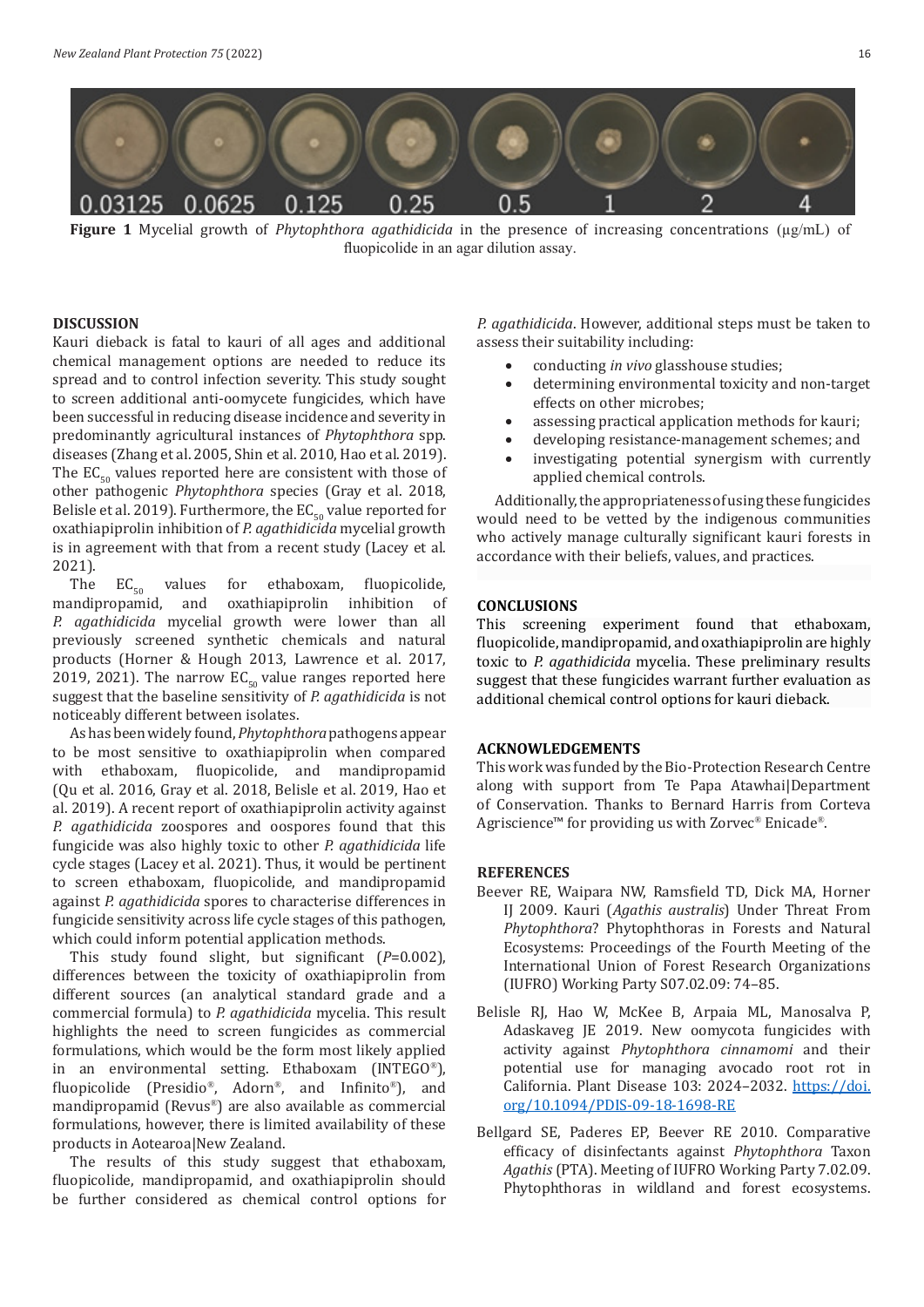Rotorua, New Zealand. http://forestphytophthoras. org/sites/default/files/proceedings/ IUFRO%25202010%2520NZ%2520Abstracts.pdf

- Blum M, Boehler M, Randall E, Young V, Csukai M, Kraus S, Moulin F, Scalliet G, Avrova AO, Whisson SC, Fonne-Pfister R 2010. Mandipropamid targets the cellulose synthase-like PiCesA3 to inhibit cell wall biosynthesis in the oomycete plant pathogen, *Phytophthora infestans*. Molecular Plant Pathology 11: 227–243. [https://doi.](https://doi.org/10.1111/j.1364-3703.2009.00604.x) [org/10.1111/j.1364-3703.2009.00604.x](https://doi.org/10.1111/j.1364-3703.2009.00604.x)
- Bradshaw RE, Bellgard SE, Black A, McDougal RL, Scott PM, Waipara NW, Winkworth RC, Ashcroft T, Bradley EL, Lacey RF, Mesarich CH, Panda P, Burns BR, Gerth ML, Weir BS, Williams NM, Dijkwel PP, Guo Y, Horner IJ 2019. *Phytophthora agathidicida*: research progress, cultural perspectives and knowledge gaps in the control and management of kauri dieback in New Zealand. Plant Pathology: 1–14. <https://doi.org/10.1111/ppa.13104>
- Ferguson AJ, Jeffers SN 1999. Detecting multiple species of *Phytophthora* in container mixes from ornamental crop nurseries. Plant Disease 83: 1129-1136. [https://doi.](https://doi.org/10.1094/PDIS.1999.83.12.1129) [org/10.1094/PDIS.1999.83.12.1129](https://doi.org/10.1094/PDIS.1999.83.12.1129)
- Gisi U, Sierotzki H 2015. Oomycete Fungicides: Phenylamides, Quinone Outside Inhibitors, and Carboxylic Acid Amides. Springe, Tokyo, Japan. Pp. 145-172. [https://](https://doi.org/10.1007/978-4-431-55642-8_10) [doi.org/10.1007/978-4-431-55642-8\\_10](https://doi.org/10.1007/978-4-431-55642-8_10)
- Gray MA, Hao W, Förster H, Adaskaveg JE 2018. Baseline sensitivities of new fungicides and their toxicity to selected life stages of *Phytophthora* species from citrus in California. Plant Disease 102: 734–742. [https://doi.](https://doi.org/10.1094/PDIS-08-17-1155-RE) [org/10.1094/PDIS-08-17-1155-RE](https://doi.org/10.1094/PDIS-08-17-1155-RE)
- Hao W, Gray MA, Förster H, Adaskaveg JE 2019. Evaluation of new oomycota fungicides for management of Phytophthora root rot of citrus in California. Plant Disease 103: 619–628. [https://doi.org/10.1094/PDIS-](https://doi.org/10.1094/PDIS-07-18-1152-RE)[07-18-1152-RE](https://doi.org/10.1094/PDIS-07-18-1152-RE)
- Hardham AR 2005. *Phytophthora cinnamomi*. Molecular Plant Pathology 6: 589–604. [https://doi.org/10.1111/](https://doi.org/10.1111/j.1364-3703.2005.00308.x) [j.1364-3703.2005.00308.x](https://doi.org/10.1111/j.1364-3703.2005.00308.x)
- Horner IJ, Hough EG 2013. Phosphorous acid for controlling *Phytophthora* taxon Agathis in kauri glasshouse trials. New Zealand Plant Protection 66: 242–248. [https://doi.](https://doi.org/10.30843/nzpp.2013.66.5673) [org/10.30843/nzpp.2013.66.5673](https://doi.org/10.30843/nzpp.2013.66.5673)
- Horner IJ, Hough EG 2014. Pathogenicity of four *Phytophthora* species on kauri *in vitro* and glasshouse trials. New Zealand Plant Protection 67: 54-59. [https://](https://doi.org/10.30843/nzpp.2014.67.5722) [doi.org/10.30843/nzpp.2014.67.5722](https://doi.org/10.30843/nzpp.2014.67.5722)
- Jiang L, Wang H, Xu H, Qiao K, Xia X, Wang K 2015. Transportation behaviour of fluopicolide and its control effect against *Phytophthora capsici* in greenhouse tomatoes after soil application. Pest Management Science 71: 1008–1014. [https://doi.org/10.1002/](https://doi.org/10.1002/ps.3879) [ps.3879](https://doi.org/10.1002/ps.3879)
- Lacey RF, Fairhurst MJ, Daley KJ, Ngata-Aerengamate TA, Patterson HR, Patrick WM, Gerth ML 2021. Assessing the

effectiveness of oxathiapiprolin toward *Phytophthora agathidicida*, the causal agent of kauri dieback disease. FEMS Microbes 2: 1–8. [https://doi.org/10.1093/](https://doi.org/10.1093/femsmc/xtab016) [femsmc/xtab016](https://doi.org/10.1093/femsmc/xtab016)

- Lambert S, Waipara N, Black A, Mark-Shadbolt M, Wood W 2018. Indigenous biosecurity: Māori responses to kauri dieback and myrtle rust in Aotearoa New Zealand. In: Urquhart J, In: Marzano M, In: Potter C Ed. Springer International Publishing. Pp. 109–137. [https://doi.](https://doi.org/10.1007/978-3-319-76956-1_5) [org/10.1007/978-3-319-76956-1\\_5](https://doi.org/10.1007/978-3-319-76956-1_5)
- Lawrence SA, Armstrong CB, Patrick WM, Gerth ML 2017. High-throughput chemical screening identifies compounds that inhibit different stages of the *Phytophthora agathidicida* and *Phytophthora cinnamomi* life cycles. Frontiers in Microbiology 8: 1340. [https://](https://doi.org/10.3389/fmicb.2017.01340) [doi.org/10.3389/fmicb.2017.01340](https://doi.org/10.3389/fmicb.2017.01340)
- Lawrence SA, Burgess EJ, Pairama C, Black A, Patrick WM, Mitchell I, Perry NB, Gerth ML 2019. Mātaurangaguided screening of New Zealand native plants reveals flavonoids from kānuka (*Kunzea robusta*) with anti-*Phytophthora* activity. Journal of the Royal Society of New Zealand 49: 137–154. [https://doi.org/10.1080/03](https://doi.org/10.1080/03036758.2019.1648303) [036758.2019.1648303](https://doi.org/10.1080/03036758.2019.1648303)
- Lawrence SA, Robinson HF, Furkert DP, Brimble MA, Gerth ML 2021. Screening a natural product-inspired library for anti-*Phytophthora* activities. Molecules 26: 1819. https://doi.org/10.3390/molecules26071819
- Manaaki Whenua Landcare Research 2013. ICMP Systematics Collection Data. Retrieved 13 May 2021 from [https://](https://scd.landcareresearch.co.nz/Search?collectionId=ICMP) [scd.landcareresearch.co.nz/Search?collectionId=ICMP](https://scd.landcareresearch.co.nz/Search?collectionId=ICMP)
- Ministry for Primary Industries 2014. Kia toitū he kauri (Keep kauri standing): New Zealand's Strategy for Managing Kauri Dieback Disease. 28 p. [https://](https://www.kauriprotection.co.nz/media/1393/kauri-diebackstrategy-2014-final-web.pdf) [www.kauriprotection.co.nz/media/1393/kauri](https://www.kauriprotection.co.nz/media/1393/kauri-diebackstrategy-2014-final-web.pdf)[diebackstrategy-2014-final-web.pdf](https://www.kauriprotection.co.nz/media/1393/kauri-diebackstrategy-2014-final-web.pdf)
- Pasteris RJ, Hanagan MA, Bisaha JJ, Finkelstein BL, Hoffman LE, Gregory V, Andreassi JL, Sweigard JA, Klyashchitsky BA, Henry YT, Berger RA 2016. Discovery of oxathiapiprolin, a new oomycete fungicide that targets an oxysterol binding protein. Bioorganic & Medicinal Chemistry 24: 354–361. [https://doi.org/10.1016/j.](https://doi.org/10.1016/j.bmc.2015.07.064) [bmc.2015.07.064](https://doi.org/10.1016/j.bmc.2015.07.064)
- Peng Q, Wang Z, Fang Y, Wang W, Cheng X, Liu X 2019. Point mutations in the β-tubulin of *Phytophthora sojae* confer resistance to ethaboxam. Phytopathology 109: 2096– 2106. <https://doi.org/10.1094/PHYTO-01-19-0032-R>
- Qu T, Shao Y, Csinos AS, Ji P 2016. Sensitivity of *Phytophthora nicotianae* from tobacco to fluopicolide, mandipropamid, and oxathiapiprolin. Plant Disease 100: 2119–2125. <https://doi.org/10.1094/PDIS-04-16-0429-RE>
- Shin J-H, Kim J-H, Kim H-J, Kang B-W, Kim K-T, Lee J-D, Kim H-T 2010. Efficacy of fluopicolide against *Phytophthora capsici* causing pepper Phytophthora blight. The Plant Pathology Journal 26: 367-371. [https://doi.](https://doi.org/10.5423/PPJ.2010.26.4.367) [org/10.5423/PPJ.2010.26.4.367](https://doi.org/10.5423/PPJ.2010.26.4.367)